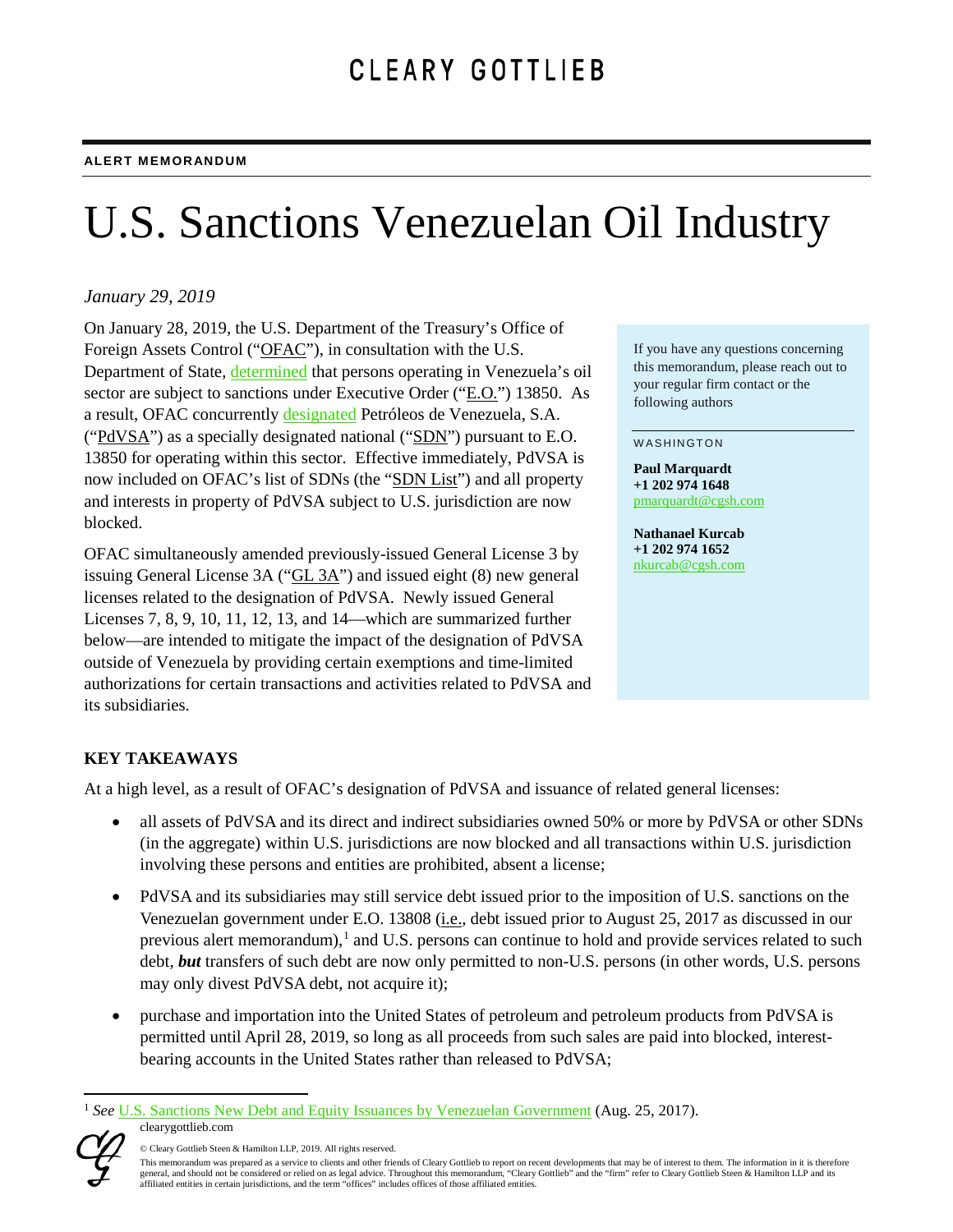- certain U.S.-linked PdVSA subsidiaries—including PDV Holding, Inc. ("PDVH"), CITGO Holding, Inc. ("CITGO"), and their subsidiaries—are not subject to blocking sanctions until July 27, 2019, and thus their assets are not frozen and transactions with these entities within U.S. jurisdiction remain permitted; and
- U.S. financial institutions are permitted to reject rather than block (i.e., return rather than seize) funds transfers involving PdVSA or its subsidiaries, so long as the funds transfers originated outside of the United States and both the originator and beneficiary are non-U.S. persons located outside of the United States or Venezuela, until March 29, 2019. Note that this does not authorize the processing of U.S. dollar transfers relating to PdVSA, which are now prohibited unless related to U.S.-licensed activities.

#### **IMPACT OF PdVSA DESIGNATION**

PdVSA is now blocked as an SDN under E.O. 13850. As with all SDN designations, all of PdVSA's assets within U.S jurisdiction are blocked and all transactions within U.S. jurisdiction involving PdVSA are prohibited, unless otherwise licensed or authorized (*see* summary of the new general licenses below). Under OFAC's [50%](https://www.treasury.gov/resource-center/sanctions/Documents/licensing_guidance.pdf)  [Rule,](https://www.treasury.gov/resource-center/sanctions/Documents/licensing_guidance.pdf) these prohibitions also apply to all direct and indirect subsidiaries of PdVSA—including subsidiaries operating in the United States—owned 50% or more by PdVSA or other sanctioned entities in the aggregate. The property and interests in property of such entities are blocked even though the entities themselves are not named on the SDN List. Entities blocked under the 50% Rule are treated as blocked for further calculations, so that Entity X 10% owned by PdVSA and 40% owned by a 50% subsidiary of PdVSA is also blocked (as is any entity of which Entity X in turn owns 50%). As detailed further below, the imposition of blocking sanctions on PDVH, CITGO, and their subsidiaries has been temporarily suspended pursuant to newly issued General License 7 ("GL 7") (although PdVSA's shares in PDVH are PdVSA property and are now blocked).

OFAC takes a very broad view of the scope of prohibited conduct involving blocked entities. As a result, all transfers of property in which PdVSA and/or its subsidiaries blocked as a result of the operation of the 50% Rule have an interest, or of interests in or claims on PdVSA or other blocked entities, are prohibited absent a license. The terms "transfer" and "interest in property" have broad meaning in this context. Here, "transfer" includes setoffs, assignments, attachment, and any other creation, conveyance, or alteration of an interest. Similarly, "interests in property" broadly includes tangible and intangible property (such as legal rights) and direct and indirect interests of any kind (including contingent or beneficial interests falling short of legal title).

Additionally, under Section 1(a)(iii) of E.O. 13850, any person or entity found going forward "to have materially assisted, sponsored, or provided financial, material, or technological support for, or goods or services to or in support of" PdVSA or its subsidiaries blocked by the operation of the 50% Rule could itself be sanctioned under E.O. 13850 and subject to blocking sanctions. Similarly, under Section 1(a)(iv) of E.O. 13850, parties acting "for or on behalf of" PdVSA and its blocked subsidiaries could be subject to blocking sanctions. (Activities permitted by U.S. sanctions would not be sanctioned.) We note the imposition of such sanctions is a discretionary political determination and thus far from automatic.

The above restrictions apply to the property of PdVSA and related blocked entities held in the United States or in the custody or control of U.S. persons. They also apply to transactions within U.S jurisdiction, which includes transactions: (1) involving U.S. citizens (including dual citizens), legal entities, or lawful permanent residents (i.e., "green card holders") (together, "U.S. Persons"), (2) within or passing through the United States, or (3) directly or indirectly involving the procurement of goods or services in the United States. Notably, this covers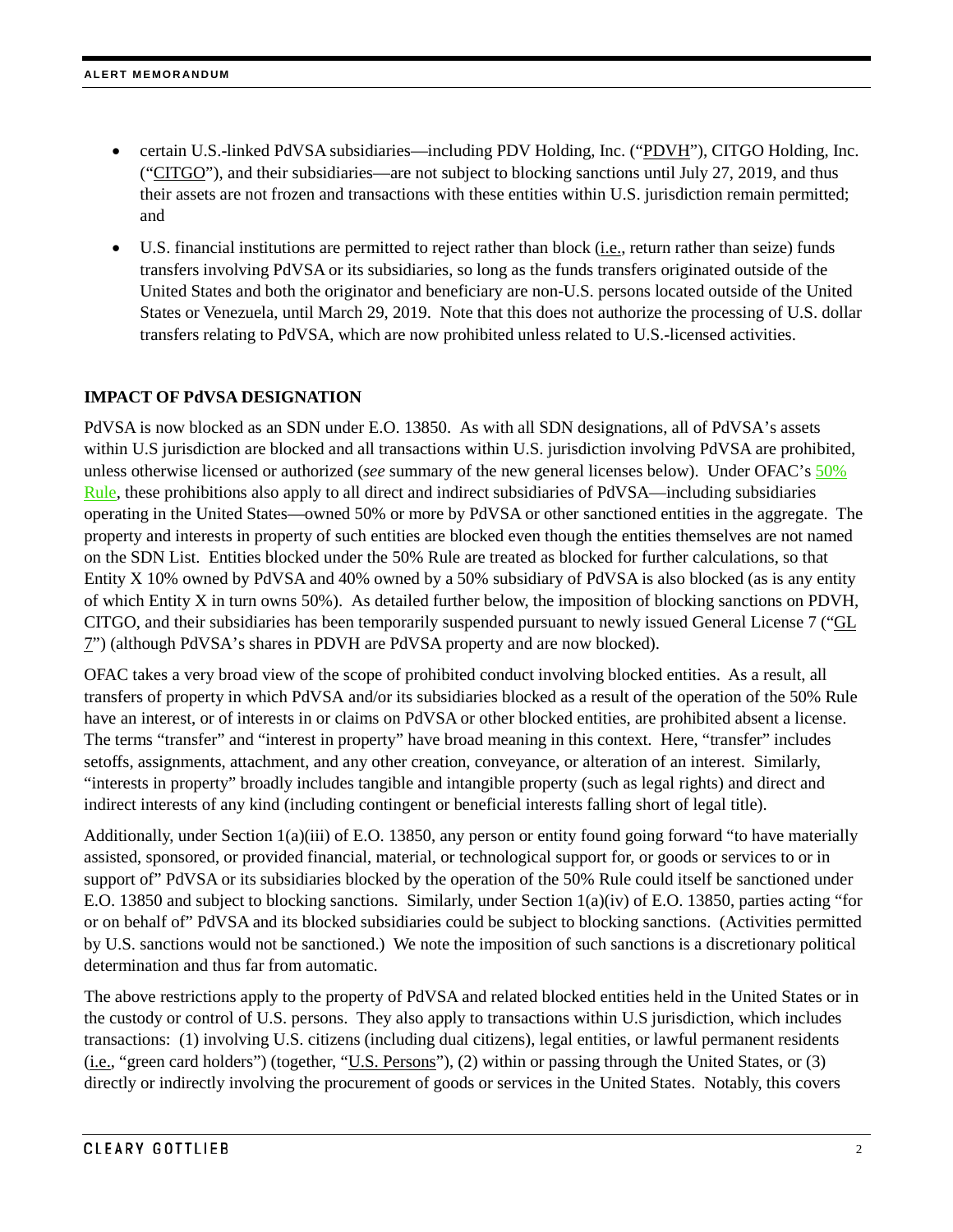any U.S. dollar payments or securities transactions clearing through the U.S. financial system or a custodian that is a U.S. Person, which includes virtually all interbank transfers.

#### **NEW GENERAL LICENSES**

As noted, OFAC both amended previously issued General License 3 and issued a number of new general licenses related to the designation of PdVSA. All general licenses detailed below are effective immediately.

I. General License 3A

[GL 3A](https://www.treasury.gov/resource-center/sanctions/Programs/Documents/venezuela_gl3a.pdf) replaces and amends previously issued General License 3 by terminating the general authorization to trade in certain bonds issued prior to the imposition of sanctions on the Government of Venezuela by PdVSA, Petrozuata Finance Inc. ("PFI"), or Nynas AB ("Nynas") (and removing such bonds from the related annex). Additionally, GL 3A terminates the authorization to trade in pre-sanctions bonds of Nynas, PDVH, CTIGO, or their subsidiaries that had been previously available under General License 3. We note that General License 9 ("GL 9") (discussed further below) permits U.S. Persons to continue to hold and receive payment on most of these securities (other than those issued by PFI) and to sell them to non-U.S. Persons.

II. General License 7

[GL 7](https://www.treasury.gov/resource-center/sanctions/Programs/Documents/venezuela_gl7.pdf) suspends the impact of blocking sanctions on PDVH, CITGO, and their subsidiaries—so long as no other PdVSA entities are involved in any related transactions or activities—until July 27, 2019. The same entities are also authorized to engage in all transactions and activities ordinarily incident and necessary to purchase and import petroleum and petroleum products from PdVSA and its directly or indirectly owned 50% subsidiaries until April 28, 2019. However, all payments to or for the benefit of PdVSA or its direct or indirect subsidiaries other than PDVH and CITGO (and their subsidiaries) authorized under this license must be made into a blocked, interest-bearing account in the United States.

III. General License 8

General License 8 (["GL 8"](https://www.treasury.gov/resource-center/sanctions/Programs/Documents/venezuela_gl8.pdf)) authorizes Chevron, Halliburton, Schlumberger, Baker Hughes, and Weatherford International to continue operations in Venezuela involving PdVSA or its subsidiaries until July 27, 2019 (subject to compliance with the other U.S. sanctions on Venezuela). However, GL 8 does not authorize any exportation or re-exportation of diluents (fluid diluting agents used to render heavy Venezuelan crude more marketable) to Venezuela.

#### IV. General License 9

[GL 9](https://www.treasury.gov/resource-center/sanctions/Programs/Documents/venezuela_gl9.pdf) authorizes all dealings in debt issued prior to the imposition of sanctions on the Government of Venezuela (i.e., prior to August 25, 2017) of PdVSA and its directly or indirectly owned 50% subsidiaries, including promissory notes, receivables, and most bonds previously covered by GL 3; however, any divestment or transfer of such debt must be to a non-U.S. person. (Pre-sanctions debt of PdVSA and its subsidiaries, other than bonds, was previously unrestricted.) GL 9 appears to permit continued payment of principal and interest on such PdVSA-related debt, even to U.S. Persons. Dealings in all PdVSA bonds previously listed in the annex to GL 3, as well as all pre-August 25, 2017 bonds issued by Nynas, PDVH, CITGO, and their subsidiaries, are authorized by GL 9. GL 9 also authorizes facilitating, settling, and clearing transactions to divest PdVSA debt to non-U.S. persons on behalf of U.S. Persons.

Notably, GL 9 does not cover bonds issued by PFI; those bonds are now blocked—after removal from coverage under GL 3A—and all transactions relating to them within U.S. jurisdiction are now prohibited.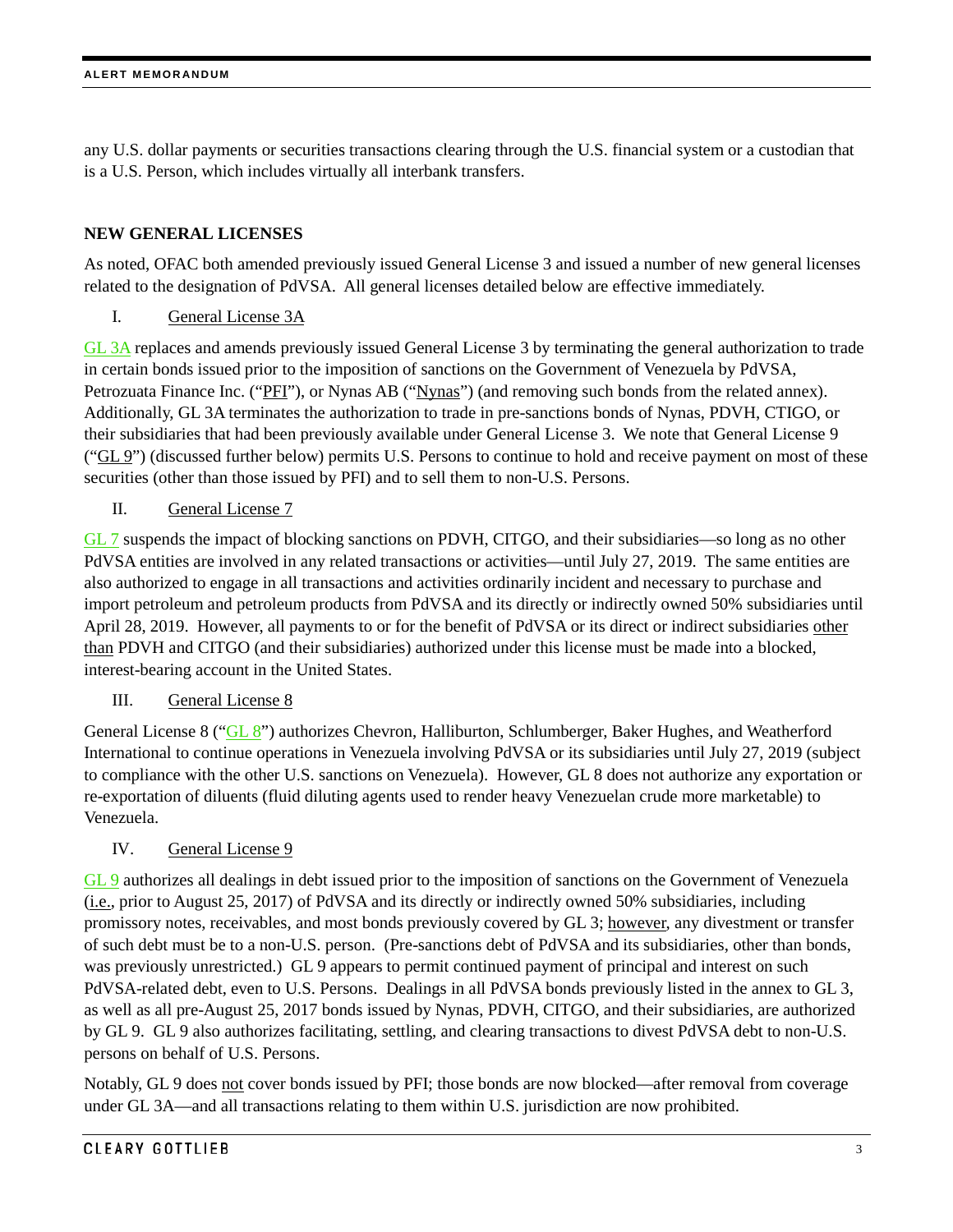#### **ALERT MEMORANDUM**

We also note that previously issued [General License 2,](https://www.treasury.gov/resource-center/sanctions/Programs/Documents/venezuela_gl2.pdf) which permits CITGO and its subsidiaries to issue new debt, has not been amended or limited by any of the newly issued general licenses. It appears that neither E.O. 13808 nor E.O. 13850 restricts or prohibits trading in such new debt (including within U.S. jurisdiction) unless and until CITGO becomes a blocked entity following the expiration of GL 7.

## V. General License 10

General License 10 (["GL 10"](https://www.treasury.gov/resource-center/sanctions/Programs/Documents/venezuela_gl10.pdf)) authorizes U.S. Persons in Venezuela to purchase refined petroleum products from PdVSA for personal, commercial, or humanitarian use from PdVSA or its subsidiaries. GL 10 does not authorize any commercial resale, transfer, exportation or re-exportation of purchased products.

#### VI. General License 11

General License 11 (["GL 11"](https://www.treasury.gov/resource-center/sanctions/Programs/Documents/venezuela_gl11.pdf)) authorizes certain maintenance and wind-down provisions for non-U.S. entities dealings with PdVSA and its directly or indirectly owned 50% subsidiaries until March 29, 2019. This includes:

- authorization for U.S. Person employees and contractors of non-U.S. entities outside of the United States or Venezuela to engage in transactions and activities necessary to maintain or wind down operations or contracts involving PdVSA or its subsidiaries that were entered into prior to January 28, 2019; and
- authorization for U.S. financial institutions to reject (return to the parties) rather than block (seize as blocked property) funds transfers involving PdVSA or its subsidiaries, so long as the transfer comes from outside the United States and both the originator and beneficiary are non-U.S. persons located outside the United States or Venezuela.

Neither authorization applies to dealings involving ALBA de Nicaragua ("ALBANISA").

We note the authorizing language in GL 11 resembles language in the general licenses authorizing dealings with certain Russian blocked entities (although, unlike those licenses, GL 11 does not permit U.S. Persons to continue operations), and OFAC's guidance regarding terms such as "maintenance" is likely to be instructive.<sup>[2](#page-3-0)</sup>

VII. General License 12

General License 12 (["GL 12"](https://www.treasury.gov/resource-center/sanctions/Programs/Documents/venezuela_gl12.pdf)) authorizes continued import of petroleum and petroleum products from PdVSA and its direct or indirect 50% subsidiaries into the United States until April 28, 2019, provided that any such payment must be made into a blocked, interest-bearing account in the United States. GL 12 expressly does not authorize (1) exportation or re-exportation of diluents from the United States nor (2) dealings with ALBANISA or any entity in which ALBANISA owns, directly or indirectly, a 50 percent or greater interest.

VIII. General License 13

General License 13 (["GL 13"](https://www.treasury.gov/resource-center/sanctions/Programs/Documents/venezuela_gl13.pdf)) authorizes dealings with Nynas and its subsidiaries until July 27, 2019, provided no other PdVSA entities are involved and any payments due to them that come within U.S. control are blocked.

IX. General License 14

General License 14 (["GL 14"](https://www.treasury.gov/resource-center/sanctions/Programs/Documents/venezuela_gl14.pdf)) generally exempts all transactions for the official business of the United States.

<span id="page-3-0"></span> <sup>2</sup> *See* [OFAC FAQ 625](https://www.treasury.gov/resource-center/faqs/Sanctions/Pages/faq_other.aspx#ukraine) (noting that "maintenance" includes "all transactions ordinarily incident to the continuity of operations" and transactions and activities ordinarily incident to performance on contracts predating sanctions so long as the "level of performance is consistent with the terms of the general license and past practices").